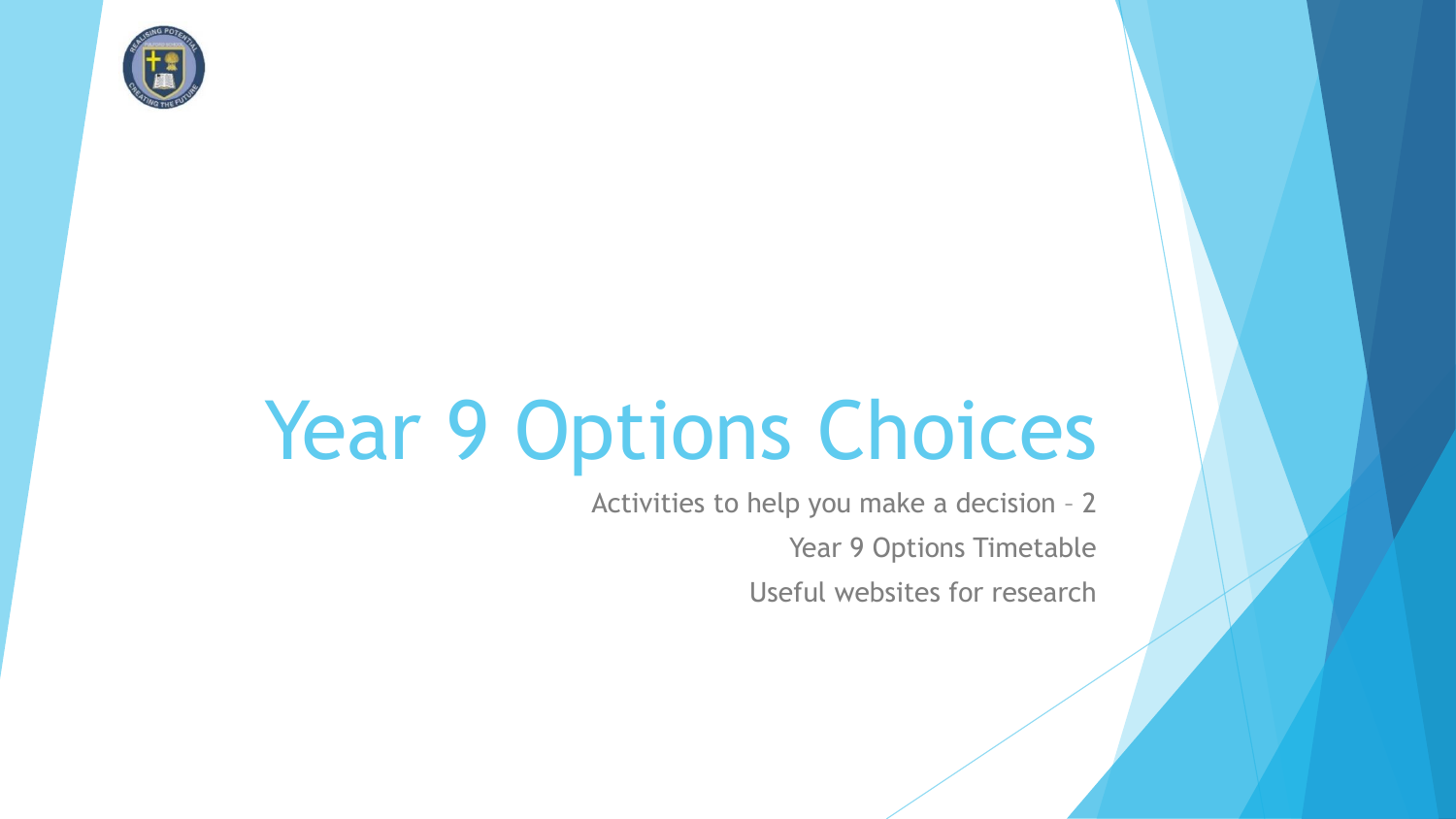

## Overview of today's session

Good morning Year 9. You will soon be making your KS4 GCSE Options Choices. You have been shown lots of resources to support you with your decision making, as well as time to reflect on your research and the subjects most suited to you.

Today we will take a look at the timetable to complete you options choices, and the deadline forms need to be returned to school.

We will also recap useful websites to support your decision making.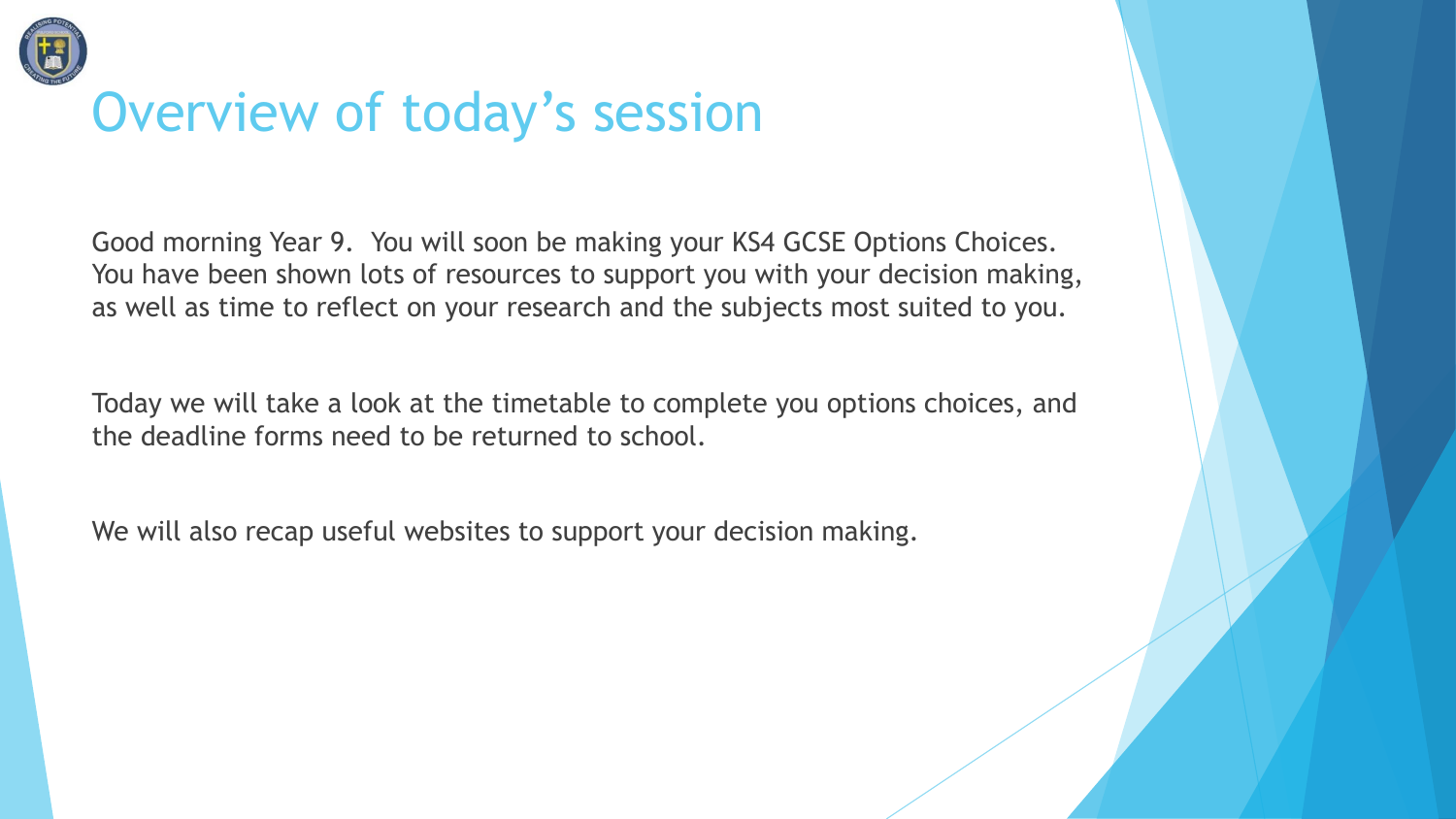

## Year 9 Options Timetable

| Monday 13th December -                   | <b>Careers and options advice programme</b>    |
|------------------------------------------|------------------------------------------------|
| Friday 14th January                      | delivered through Form Time sessions           |
| <b>W/c Monday 17th January</b>           | <b>Options Assembly</b>                        |
|                                          | <b>Information Evening</b>                     |
|                                          | <b>Options Booklet Distributed to Students</b> |
|                                          | Taster Lessons delivered within usual lessons  |
| <b>Friday 21st January</b>               | Mid-year report sent home                      |
| <b>Wednesday 2<sup>nd</sup> February</b> | Parents' evening (H half)                      |
| Monday 7 <sup>th</sup> February          | Parents' evening (E half)                      |
| <b>Wednesday 9th February</b>            | Free choice options forms home                 |
| By Friday 18th February                  | Free choice options forms returned             |
| <b>Wednesday 2nd March</b>               | Final options forms home - blocked             |
| <b>Wednesday 9th March</b>               | Final options form returned                    |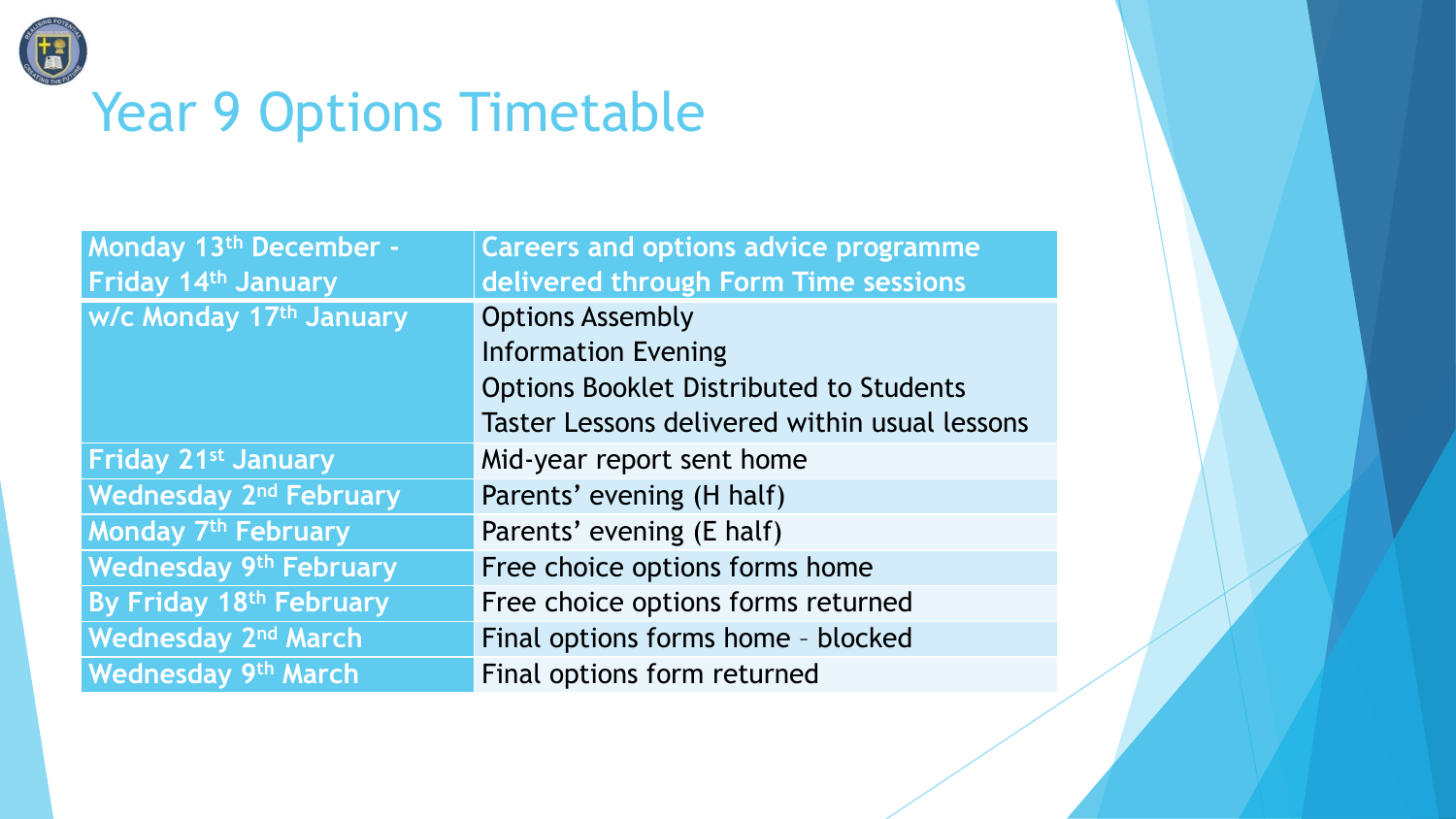

## Subjects you can choose from

| <b>Option Subjects</b>                |
|---------------------------------------|
| <b>Art and Design</b>                 |
| <b>Business</b>                       |
| 1. Graphic Products                   |
| 1. Resistant Materials                |
| 1. Textile Technology                 |
| <b>Computer Science</b>               |
| <b>Creative iMedia (Level 2)</b>      |
| <b>Drama</b>                          |
| <b>Engineering (Level 2)</b>          |
| <b>Enterprise (Level 2)</b>           |
| <b>French</b>                         |
| <b>Food Preparation and Nutrition</b> |
| <b>Geography</b>                      |
| Health & Social Care (Level 2)        |
| <b>History</b>                        |
| <b>Music</b>                          |
| <b>Physical Education</b>             |
| <b>RE - Full Course</b>               |
| <b>Spanish</b>                        |
| Sport (Level 2)                       |
|                                       |

**Foundation Learning Programme (Level 1)**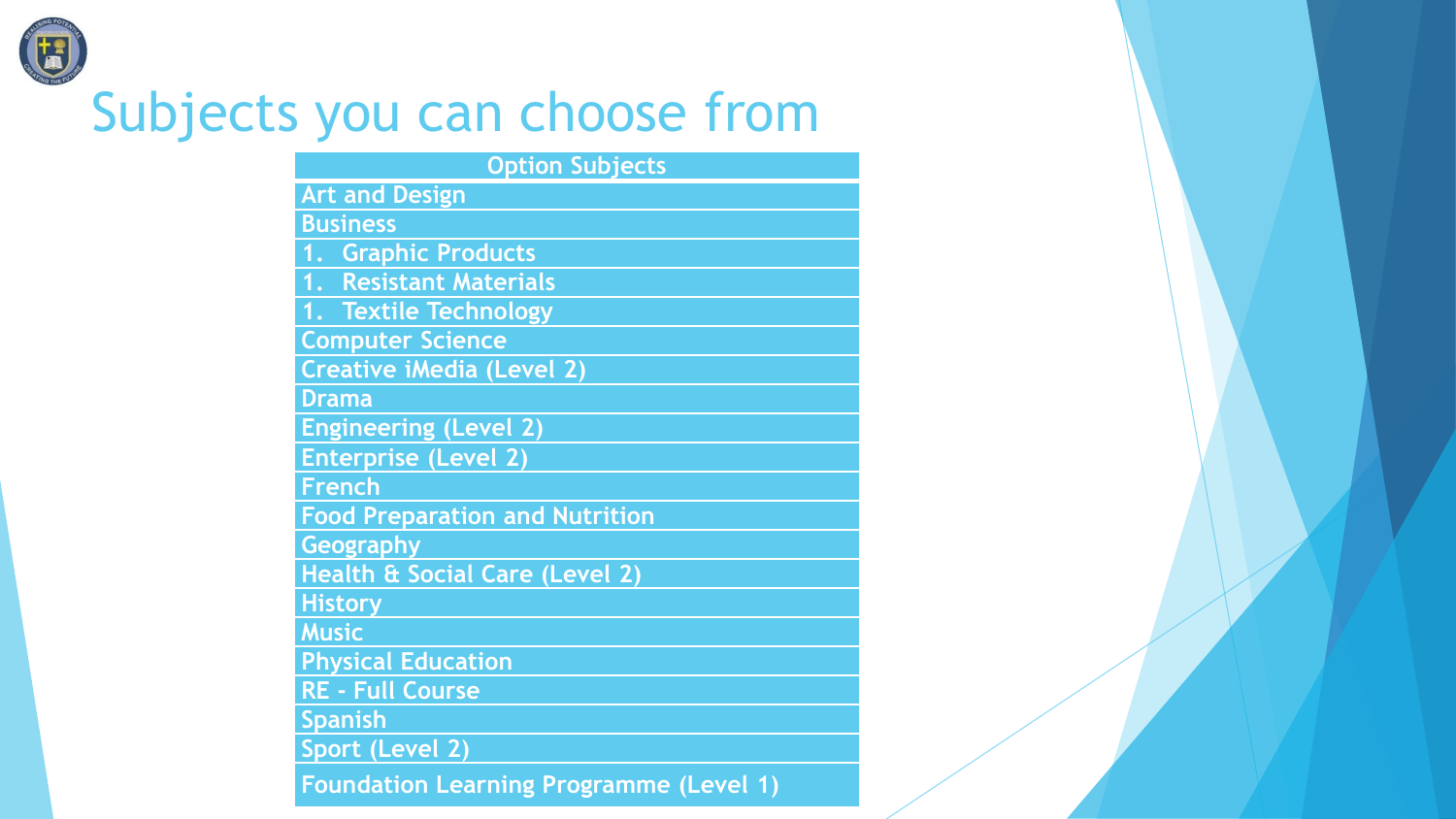

## Year 9 Options Choices

**REMEMBER** – Before making your final decision find out if the subjects that you are studying now will be the same in Years 10 and 11. For example, PE in Years 7 and 8 may be very practical but in Years 10 and 11 may involve a lot more writing.

Speak to the relevant subject teachers in school to get an idea of the course content for the subject you are interested in at GCSE and discuss whether this will be suitable for you.